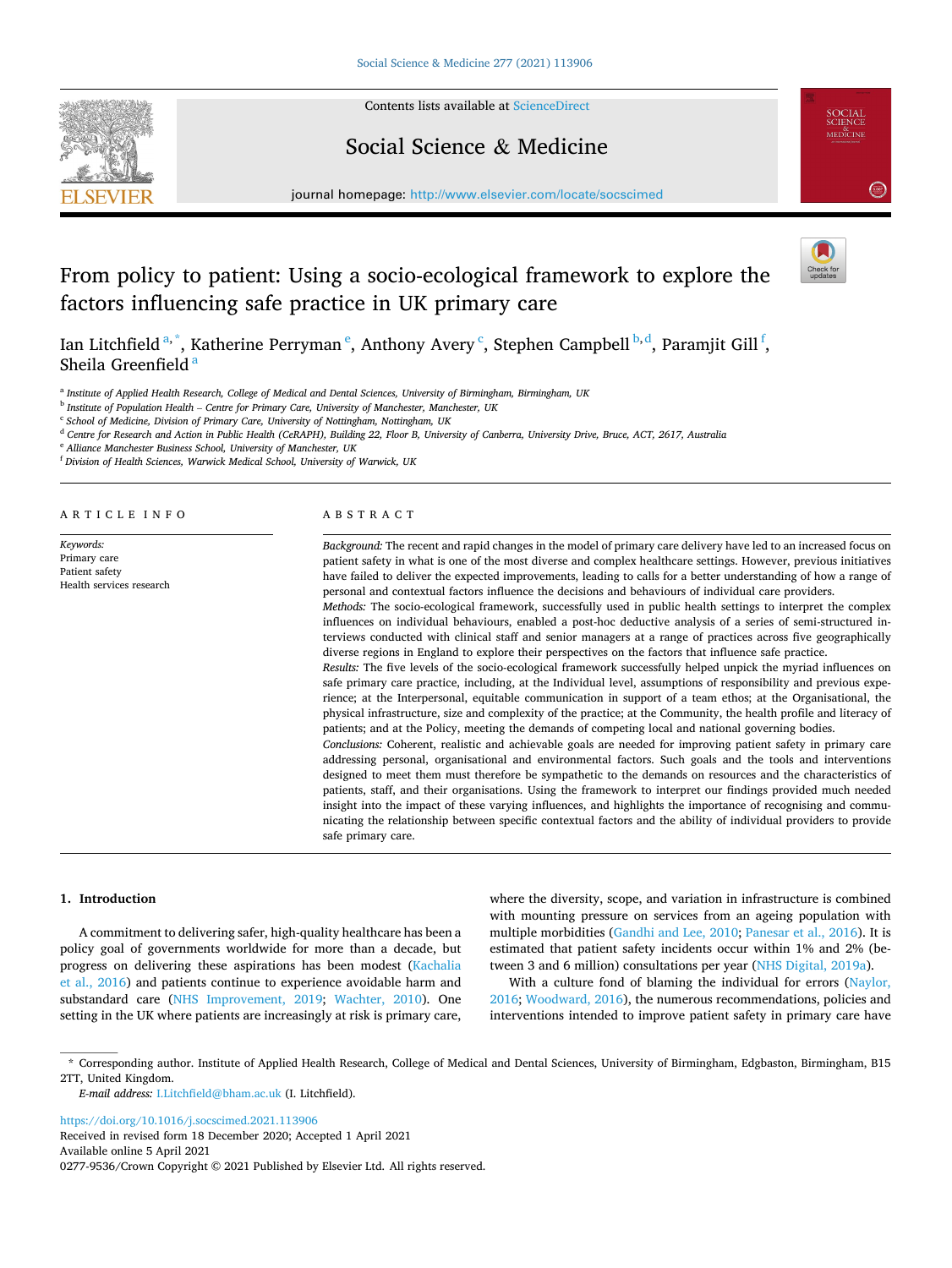failed to deliver sustained improvements [\(Hatoun et al., 2017](#page-8-0); [Hignett](#page-8-0)  [et al., 2018\)](#page-8-0). This may be due in part to the lack of consistent messaging and sympathetic policy and commissioning from organising bodies, but also that the initial focus fell on identifying categories of harm, such as diagnosis, prescribing, or communication ([Cooper et al., 2017;](#page-8-0) [Daker--](#page-8-0)[White et al., 2015\)](#page-8-0). This led to the development of improvement tools capable of describing 'what' is happening, but less so 'why' [\(Bhatta](#page-7-0)[charyya et al., 2006](#page-7-0); [Bowie et al., 2015; de Wet et al., 2019](#page-8-0)). It is now understood the importance of contextual factors in sustaining improvement, including patient characteristics, organisational structures, and the physical and political environment [\(Damschroder et al.,](#page-8-0)  [2009;](#page-8-0) [Hignett et al., 2018](#page-8-0); [Melnyk et al., 2017;](#page-8-0) [Michie et al., 2011](#page-8-0); [Woods et al., 2010](#page-9-0)). The need for a greater awareness of the dynamic interplay between the providers charged with delivering safe care and their environment was acknowledged in the latest NHS Patient Safety Strategy, which states: "The NHS does not yet know enough about how the interplay of normal human behaviour and systems determines patient safety" ([NHS Improvement, 2019\)](#page-8-0).

Critical realism (CR) is one way we might understand this interplay between individual determinants of how people act and the circumstances that influence that action ([Connelly, 2001](#page-8-0); [Oladele et al., 2013](#page-8-0)). It differs to the positivist approach that believes cause is objectively conjoined to measurable effect ([Porter, 2001;](#page-8-0) [Ryan et al., 1973](#page-8-0)) by assuming that objective reality is 'historically, socially, and culturally situated' [\(Archer, 1995](#page-7-0), [2016\)](#page-7-0); i.e. it is reliant on the interaction between the social dimensions of people and their behaviour ([Archer,](#page-7-0)  [2016\)](#page-7-0). The underlying influences CR explores occur within three realms; the *micro-*relating to influences on individual actions, the *meso-*relating to influences at group and organisational levels and the *macro*– relating to influences at a societal level ([Blom and Mor](#page-7-0)én, 2009). The perspective it provides helps us understand why ostensibly similar providers can respond differently to the multiple inputs and resources at play when they provide care ([Bhaskar, 1998](#page-7-0); [Oltmann and Boughey, 2012](#page-8-0)). Equally importantly, it can offer robust explanations as to why certain interventions or initiatives do or don't work and within which circumstances or contexts [\(Bhaskar, 1998](#page-7-0); [Oltmann and Boughey, 2012](#page-8-0)). This has led to it being widely and successfully used in the design and evaluation of quality improvement initiatives in multiple domains of healthcare ([Bhaskar and Danermark, 2006](#page-7-0); [Rycroft-Malone, 2008](#page-9-0); [Scambler et al., 2010\)](#page-9-0).

One tool that can unpick the complex range of contextual, and often unobserved, influences on care delivery supporting both a CR interpretation of patient safety in primary care whilst simultaneously providing key stakeholders with practical insight is the socio-ecological framework (SEF) ([McLeroy et al., 1988](#page-8-0)). The SEF provides the opportunity to identify and unpick both individual determinants and contextual influences on individual health care provider (HCP) behaviour and their ability to practice safely. It was initially developed to describe the relatedness between person and context in the development and implementation of public health initiatives ([Golden and Earp, 2012](#page-8-0); [McLeroy et al., 1988](#page-8-0)) and shares the critical realist understanding that individual behaviours both shape and are shaped by multiple societal influences that are not immediately apparent. The SEF stratifies these influences into five levels ranging from the individual beliefs and experiences of HCPs to overarching policy ([McLaren and Hawe, 2005](#page-8-0); [McLeroy et al., 1988](#page-8-0)), with the assumption of interaction and reciprocal causation between each level [\(Stokols, 2000\)](#page-9-0). Its ability to present a complex array of influencing factors in an intuitive and readily interpretable framework has seen it increasingly adopted in attempts to improve health service delivery. These include programmes to progress access to services [\(Haines et al., 2018](#page-8-0); [Ma et al., 2017](#page-8-0); [Onono et al.,](#page-8-0)  [2015; Pendergrass et al., 2017](#page-8-0)), as well as increasing our understanding of broader concepts of care such as the influences on ethical practice ([Davidson et al., 2018\)](#page-8-0).

The work we present here populated the SEF via a deductive content analysis to help understand the influences on HCPs' safety-related

behaviour. Data were gathered from a series of semi-structured interviews with clinical and non-clinical family practice staff including general practitioners (GPs), health care assistants (HCAs), and practice managers from across England. The interviews explored their experiences and perceptions on the provision of safe care and the data were used to populate each of the five levels of the SEF, for the first time presenting a coherent framework of the personal determinants and contextual factors that impact on the delivery of safer primary care.

#### **2. Method**

## *2.1. Study design and research team*

We conducted a series of semi-structured interviews with GPs, HCAs, nurses, and practice managers ([Elo and Kyngas, 2008](#page-8-0)) working within five geographically diverse regions in England. The interviews were conducted as part of a wider study funded by the NIHR National Centre for Primary Care to develop and evaluate a patient safety toolkit (PST) ([Bell et al., 2016](#page-7-0)). The multi-disciplinary research team was led by senior sociologists, GPs and health service researchers with interviews undertaken by non-clinical research fellows experienced in qualitative research. Ethical approval was obtained from East Midlands - Nottingham Research Ethics Committee – REC/REF - 13/EM/0258 15 July 2013 for all organisations involved and signed consent gained from all participants in line with the approval granted.

## *2.2. Settings, recruitment and data gathering*

Data collection occurred within Greater Manchester in the North West; the East Midlands, West Midlands and North Staffordshire in Central England; and Hampshire in the South. Ten practices were invited to participate from within each geographical area, purposively selected to reflect a range of societal deprivation and practice size [\(Bell](#page-7-0)  [et al., 2016\)](#page-7-0). This maximum variation sampling meant we could explore influences on patient safety across a broad range of demographically varied cases [\(Sandelowski, 1995](#page-9-0)). Semi-structured interviews were conducted with the clinical and non-clinical staff involved in the implementation of the PST ([Bell et al., 2016\)](#page-7-0). So as to contextualise their reaction to the various elements of the toolkit, we also explored participants' broader experiences of patient safety. The interview schedule included questions on safety awareness, and the influences of patient, clinician and system factors as summarised in Box 1. A combination of telephone and face to face interviews were conducted by authors IL, a Research Fellow employed by the University of Birmingham, KP, a Research Fellow at the University of Manchester, and a Research Associate at the University of Nottingham; KP and the Research Associate had worked with the practices and interviewees in Greater Manchester and East Midlands respectively during an earlier phase of the PST project ([Bell et al., 2016](#page-7-0)). Interviews were conducted until data saturation was reached [\(Guest G and Johnson, 2006](#page-8-0)) and all were digitally recorded and transcribed verbatim.

### *2.3. Data management, analysis and theory development*

Staff experience of patient safety was analysed using the SEF to underpin a deductive content analysis ([Elo and Kyngas, 2008\)](#page-8-0) that stratified individual determinants and environmental influences on behaviour within one of five levels ([McLeroy et al., 1988](#page-8-0)), as summarised in [Box 2](#page-2-0) alongside the corresponding level of societal mechanism as understood through CR (Blom & Morén, 2009, [2011](#page-7-0)). The transcripts were analysed independently by two authors experienced in qualitative research; IL and SG. The data were examined for text relating to each level of the model, and any issues that arose over where data should be placed were discussed and agreed upon by both. Having placed the data within one of the five levels, it was then grouped into sub-themes that were also consensually agreed. This enabled the presentation of the five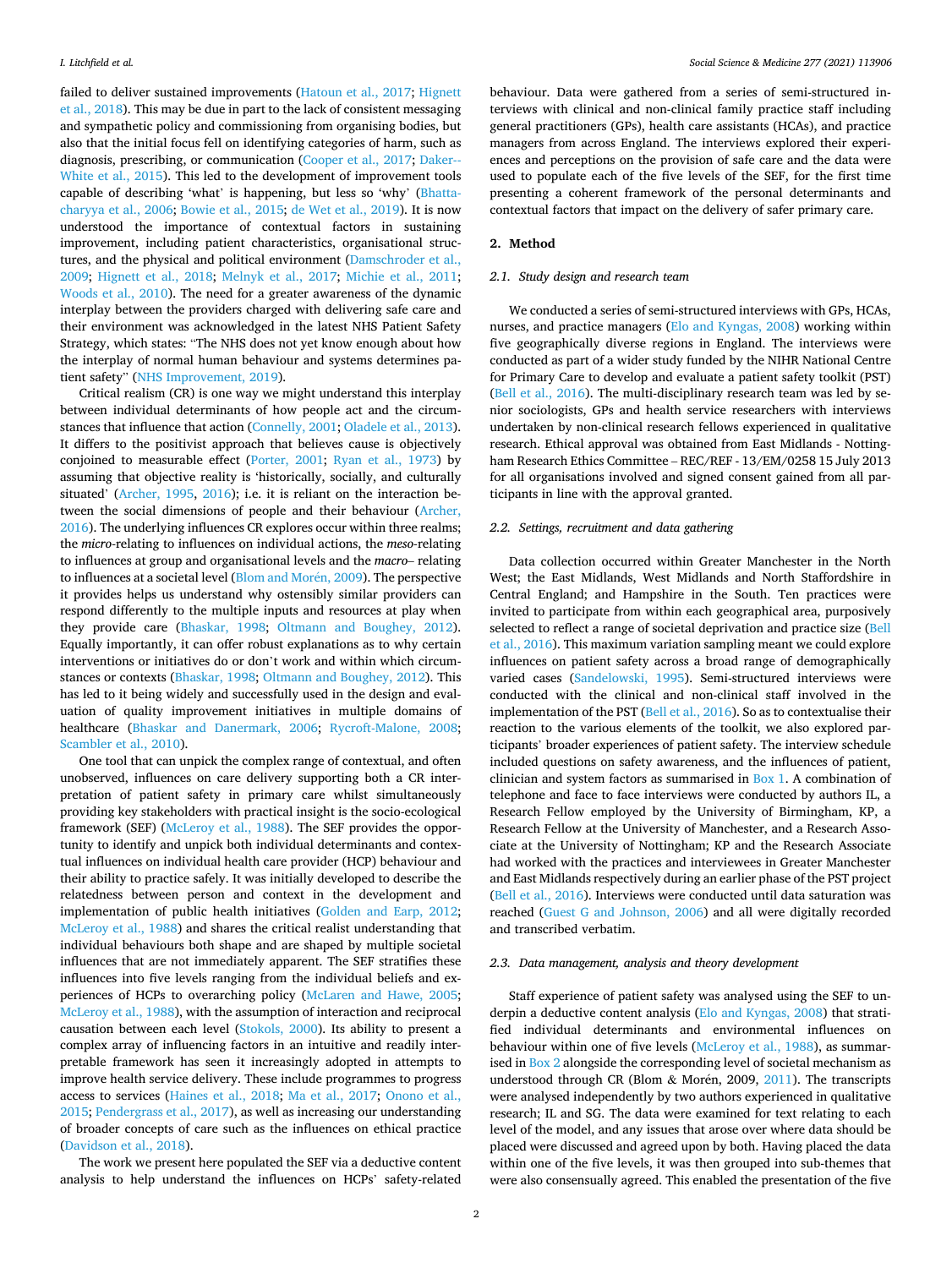#### <span id="page-2-0"></span>**Box 1**

Topic guide for semi-structured interviews

• Do you think your practice is aware of patient safety issues?

Prompts

- Are you aware of how you might improve patient safety?
- Can you describe what measures your practice employs to ensure patient safety?
- How is patient safety supported by management and staff (both clinicians and non-clinicians),
	- Prompts
	- Policy,
	- Allocation of money, staff time, material resources?

What do you think are the clinician factors that may affect patient safety in a practice? **Prompts** 

- Attitudes of doctors
- Knowledge and skills

• Past experiences – e.g. have they had a patient safety incident that has altered their perception? What do you think are the patient factors that may affect patient safety in a practice?

Prompts

- Deprivation
- Size of practice • Age
- Multi-morbidity
- 

• Ethnicity

What do you think are the system factors that may affect patient safety?

- Prompts
- Practice processes
- Staff training
- Capacity/access/physical environment of the practice

levels of the framework populated with sub-themes pertinent to patient safety. The data were managed using NVivo 10 software.

#### **Box 2**

The five-levels in the social-ecological framework and related level of societal mechanism [\(McLeroy et al., 1988](#page-8-0)) and ([Blom and Mor](#page-7-0)én, 2011)

| Level within<br>social-<br>ecological<br>framework* | Description*                                                                                                                                                                                                                   | Corresponding<br>level of societal<br>mechanism** | Description**                                                                                                                                                                                                                   |
|-----------------------------------------------------|--------------------------------------------------------------------------------------------------------------------------------------------------------------------------------------------------------------------------------|---------------------------------------------------|---------------------------------------------------------------------------------------------------------------------------------------------------------------------------------------------------------------------------------|
| Individual<br>Interpersonal                         | Characteristics of<br>an individual that<br>influence<br>behaviour<br>including<br>knowledge,<br>attitudes, self-<br>efficacy, gender,<br>age, beliefs and<br>capabilities<br>The formal and<br>informal social<br>networks or | Micro-                                            | Social interaction<br>between dyads and<br>smaller groups<br>involving oral and<br>written<br>communication and<br>social structures<br>that include role<br>expectations related<br>to gender, or<br>hierarchical<br>position. |
|                                                     | support systems<br>that can influence<br>individual<br>behaviours<br>including family,<br>friends, peers and<br>co-workers.                                                                                                    |                                                   |                                                                                                                                                                                                                                 |
| Organisational                                      | Organisations or<br>enterprises with<br>rules and<br>regulations that<br>provide a service or<br>services.                                                                                                                     | Meso-                                             | The social interplay<br>that occurs within<br>and between<br>groups, networks<br>and organisations.<br>This includes                                                                                                            |
| Community                                           | Environmental<br>influences within a<br>defined boundary                                                                                                                                                                       |                                                   | routines.<br>regulations and<br>documentation.<br>(continued on next column)                                                                                                                                                    |

## **Box 2** (*continued* )

| Level within<br>social-<br>ecological<br>framework* | Description*                                                                                                                                                                                                                                                                                                                                                                                           | Corresponding<br>level of societal<br>mechanism** | Description**                                                                                                                                                          |
|-----------------------------------------------------|--------------------------------------------------------------------------------------------------------------------------------------------------------------------------------------------------------------------------------------------------------------------------------------------------------------------------------------------------------------------------------------------------------|---------------------------------------------------|------------------------------------------------------------------------------------------------------------------------------------------------------------------------|
| Policy                                              | that can include the<br>built environment,<br>and includes<br>relationships<br>between<br>organisations,<br>institutions, and<br>informational<br>networks.<br>Local, national and<br>international laws<br>and policies<br>including those<br>relating to the<br>allocation and<br>prioritisation of<br>resources for the<br>delivery of<br>healthcare services<br>for defined groups<br>of patients. | Macro-                                            | The social interplay<br>within and between<br>societies that<br>includes social<br>structures such as<br>political parties,<br>policies and<br>educational<br>systems. |

#### **3. Results**

Interviews were conducted with representatives from 39 practices with characteristics of study practices reflective of those found across the UK, in terms of both practice organisation and their patients (see [Table 1\)](#page-3-0). The 39 interviews lasted between 17 and 46 min and were conducted individually with 21 GPs, 15 practice managers, 4 nurses and 1 HCA, with the exception of Practice 07 in the West Midlands, where the interview was conducted jointly with a GP and practice manager. The job title and region of each participant is summarised in [Table 2](#page-3-0).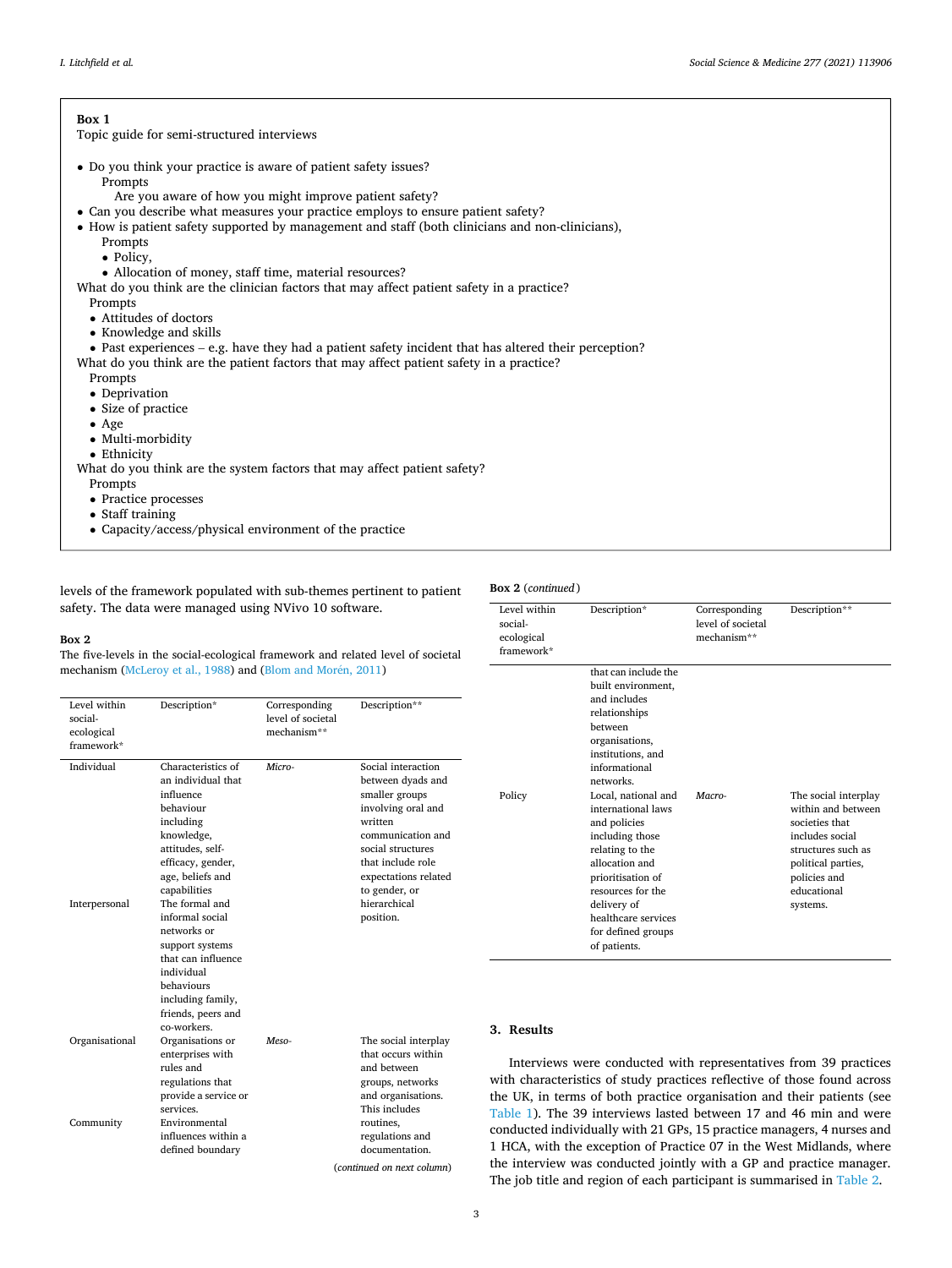#### <span id="page-3-0"></span>**Table 1**

Characteristics of study practices and their patients.

|                                                        | Practice characteristics |                                | Patient characteristics             |                                     |                          |                        |                                |  |
|--------------------------------------------------------|--------------------------|--------------------------------|-------------------------------------|-------------------------------------|--------------------------|------------------------|--------------------------------|--|
|                                                        | List Size <sup>a</sup>   | OOF Score $(2013)^a$           | % Under 18 <sup>a</sup>             | % $65 +$ <sup>3</sup>               | % Non-White <sup>b</sup> | % Female <sup>D</sup>  | Deprivation<br>Score           |  |
| Practice Average/SD <sup>1</sup><br>English<br>Average | 8824/6289<br>$7041^a$    | 976.7/19.6<br>961 <sup>a</sup> | 20.4%/4.7%<br>$20.8\%$ <sup>a</sup> | 15.5%/7.4%<br>$16.7\%$ <sup>a</sup> | 17.7%/22.6%<br>$13.0\%$  | 51.1%/5.0%<br>$51.0\%$ | 21.8/12.4<br>21.5 <sup>a</sup> |  |

<sup>a</sup> Taken from National General Practice Profiles (Public Health England)[\(Public Health England, 2017\)](#page-8-0). **b** Taken from the GP Patient Survey July 2014 [\(NHS England, 2015\)](#page-8-0).

## **Table 2**

Job role of those interviewed at each practice.

|                            | East Midlands (EM) $n$   | Greater Manchester (GM) n | Hampshire $(H)$ <i>n</i> | North Staffordshire (NS) $n$ | West Midlands (WM) $n$ | Total n |
|----------------------------|--------------------------|---------------------------|--------------------------|------------------------------|------------------------|---------|
| GP                         |                          |                           |                          |                              |                        | 21      |
| Practice Manager           |                          |                           | $\overline{\phantom{a}}$ |                              |                        | 15      |
| Practice Nurse             |                          | $\overline{\phantom{a}}$  | $\qquad \qquad$          |                              |                        |         |
| Health Care Assistant      | $\overline{\phantom{a}}$ |                           | $\overline{\phantom{a}}$ |                              |                        |         |
| Total number of interviews | 9                        |                           |                          |                              | 10                     | 39      |

<sup>a</sup> Interviewed alongside Practice Manager.

#### *3.1. Semi-structured interviews*

Following our consensual post-hoc deductive analysis, there were no instances where data could not be placed into at least one of the levels of the SEF. Here, we present the influences on patient safety that emerged as sub-themes within each of the five-levels of the SEF. These are described below alongside illustrative quotes and summarised in Fig. 1.

## *3.2. Individual*

The knowledge, beliefs and experiences of individuals are key in influencing their response in any given situation. In general practice, the responsibility for delivering safe care extends across clinical and nonclinical staff, each of whom has a range of backgrounds, training, motivation, and engagement with their role [\(Weller et al., 2014\)](#page-9-0). In relation to this, we heard participants describe their personal beliefs on provider responsibilities for patient safety and how the influence of previous experiences of safety related issues affected their perceptions of risk.

## *3.2.1. Beliefs*

Participants described how they considered the safe care of patients a personal responsibility and integral to the care they provided. One practice manager explained how it is intrinsic to each patient contact, and elsewhere a practice nurse felt that failing to provide anything but safe care was failing patients.

"We just assume that patient safety is what we deal with on a daily basis…each contact we have with the patient is 'patient safety'." *Practice Manager, West Midlands, Practice Code- 08* 

"At the end of the day, we're here for the patients, aren't we? We try to give them a service and it's got to be as safe as possible and if we're not doing that, then we're not doing our job properly." *Practice Nurse, West Midlands- P02* 

## *3.2.2. Experiences*

The awareness of patient safety can be shaped by previous experiences, and in particular, exposure to instances where such safety was compromised. One GP described how staff that had witnessed patient safety incidents would change the way they practiced as a result.

"I think people's past experience … if they have seen incidents before then it raises their awareness and encourages them to adopt very safe practices." *GP, East Midlands- P02* 

However, amongst those that had practiced without being either



**Fig. 1.** Socio-ecological framework showing the influences on patient safety in primary care (after [Rubio-Valera et al., 2014](#page-8-0)).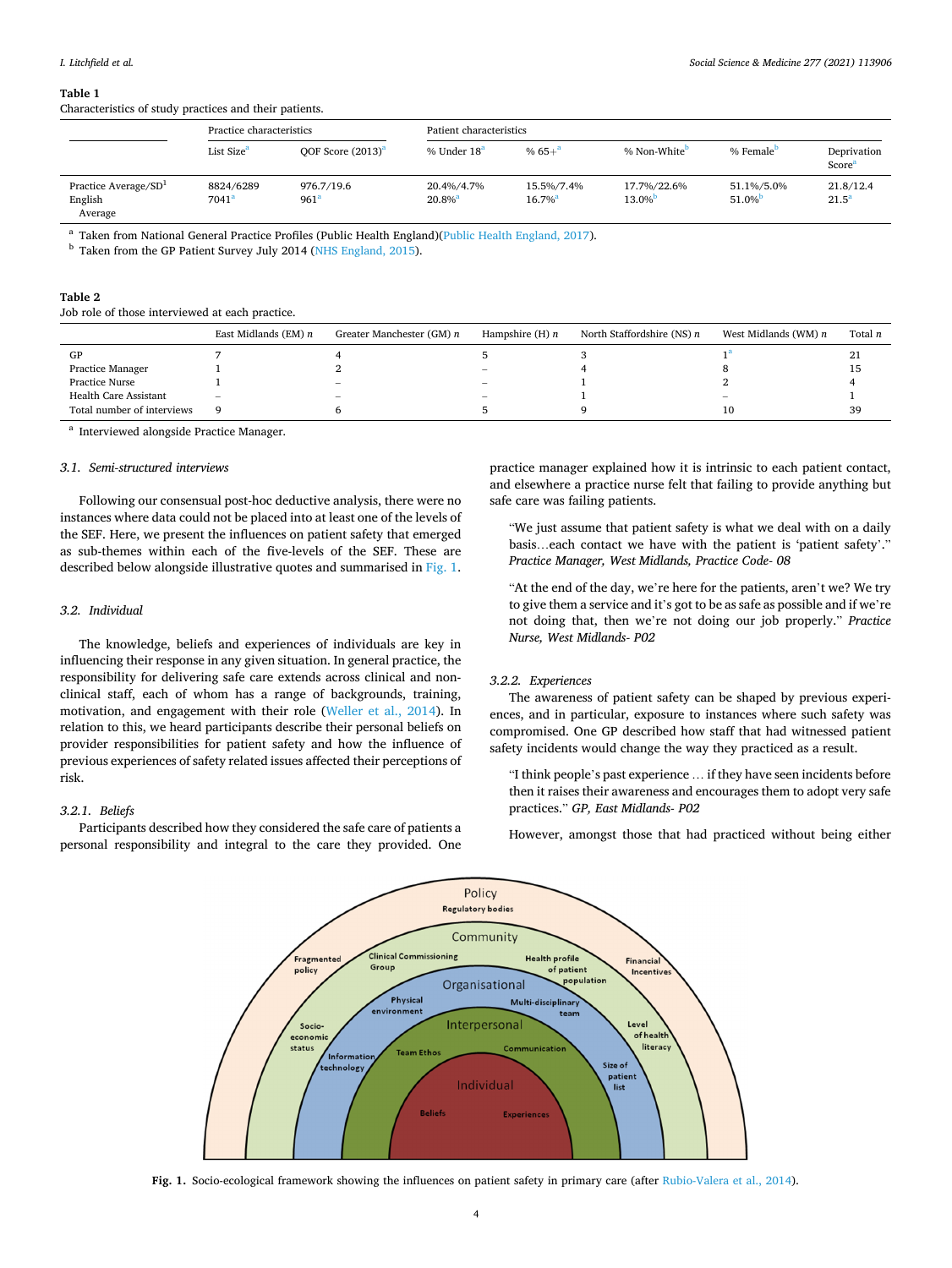aware or involved in such incidents, there appeared a lack of awareness of their continuing responsibilities for safety. As one practice manager described, for some senior GPs, the years of successfully treating patients, apparently without issue, could lead to complacency and reliance on a potentially outdated skill set.

"They may become a bit more blasé as they get older and more experienced, and that's where the constant professional development needs to start kicking in…if they don't continually develop then they will start to fall into areas where patient safety is at risk because they may well be using out of date practices." *Practice Manager, Greater Manchester-P01* 

## *3.3. Interpersonal*

Interpersonal factors describe the relationships and networks developed by individuals with their peers and co-workers. In modern primary care this involves clinicians working alongside non-clinical staff who provide both administrative support and perform key patient facing roles [\(Litchfield et al., 2017](#page-8-0)). The importance and range of these networks to patient safety were manifest in two key domains; communication and team ethos.

## *3.3.1. Communication*

Primary care can be considered a 'professional hierarchy' where much of the decision making is decentralised and led by highly trained professionals ([Mintzberg, 1980](#page-8-0)). However, the importance of open and equitable communication across hierarchical boundaries was recognised as an important component of delivering safe care by our participants. As one GP reflected, all staff regardless of rank or role should feel comfortable in voicing their opinion of the care provided with even the most senior members of the practice team.

"I think, as a practice, we should allow all categories of staff to have the confidence to say, 'Well, I think something needs to be done in a better way' … 'can I raise it at the highest level?' So I think that's really important, allowing people to have the confidence to raise concerns." *GP, East Midlands- P08* 

Recognising how frank communication can support safe care, one senior GP described how staff participated in regular discussions on patient safety as part of regular practice-wide meetings.

"… there's a general attitude in the practice where at the lunchtime meetings we'll meet up, discuss difficult cases, try and troubleshoot difficult patients and I suppose pre-empt those cases which can lead to patient safety problems." *GP, Greater Manchester- P03* 

#### *3.3.2. Team ethos*

The benefits of an ethos that understands how all members of the healthcare team contribute to patient safety have been recognised ([Weller et al., 2014\)](#page-9-0). In general, practice GPs take the clinical lead, assuming a responsibility for the safety of their patients in proportion to their role. However, the importance of non-clinical staff in the provision of a safe and reliable service was apparent, particularly those with patient facing roles, as one practice manager noted.

"I would feel that the frontline staff are the key people in an organisation, they deal with patients, they deal with queries, they deal with us. There's a lot that they deal with …" *Practice Manager, West Midlands- P08* 

## *3.3.3. Organisational*

For any organisation both operational elements and aspects of the physical environment contribute to how successfully they provide a service ([Kemsley, 2008](#page-8-0); [Windermere, 2018\)](#page-9-0). Participants described how

both contributed to their ability to deliver safe care, including the design of their premises, the size of the patient list, the range of services provided, and the sophistication of their information technology (IT).

### *3.3.4. Physical environment*

Our participants recognised how elements of design and finish can adversely affect patients. For example, a nurse at one practice disclosed how the layout of the surgery presented such a risk to patients that certain rooms were seldom used.

"We have got clinical rooms upstairs; we don't often use them as clinical rooms, erm, because there was some kind of issue with insurance with people going up and down the stairs…I did suggest before all this building finished, that we had a lift installed, but nobody listened." *Practice Nurse, West Midlands- P02* 

Elsewhere a practice manager noted the potential hazard presented by inappropriate floor surfaces.

"If you've got unsuitable types of flooring then that'll be an increased risk and that could be either from slips or falls …" *Practice Manager, Greater Manchester- P01* 

## *3.3.5. Size of patient list*

The size of the patient list impacts the ability of a practice to provide continuity of care; i.e. the ability of a HCP to contextualise the presentation of a particular issue with their prior knowledge and experience of a patient [\(van Walraven et al., 2010\)](#page-9-0). Those working within smaller practices felt the knowledge of individual patients learned over time led to safer care. As one registrar based in the East Midlands explained,

"I think the size of the practice is important. One of the foundations of being a reasonably average size or smaller practice is that you… tend to have first-hand knowledge of your patients... and often in terms of safety and quality that's got a vital role to play." *GP Registrar, East Midlands- P03* 

A similar opinion was expressed by a practice nurse who worked at one of the reducing number of practices manned by a single GP ([NHS](#page-8-0)  [Digital, 2020a\)](#page-8-0).

"Because we're such a small single-handed practice, we know our patients. So I think that makes things a little bit easier and avoids them slipping through the net." *Practice Nurse, West Midlands- P04* 

#### *3.3.6. Multi-disciplinary team*

Modern primary care in the UK is predicated on the patient accessing a range of expertise through their local general practice ([NHS England,](#page-8-0)  [2018\)](#page-8-0), and the benefit to patient safety of having specialised support as part of the practice team was described by our participants. For example, a practice nurse in the West Midlands described the advantages of incorporating a pharmacist into the practice team.

"Well, we have a very proactive community pharmacist that comes in weekly and she's often bringing things into me and highlighting things generally, so… we've updated policies as regards prescribing and everything." *Practice Nurse, West Midlands- P02* 

Related to this a nurse in the East Midlands practice felt the ability of pharmacists to identify issues could help reduce the pressure on GPs.

"… I don't think now it's all GPs, I think it's less GPs, …but you've got to look at what a person can do…I think pharmacists are brilliant at patient safety, they pick up so much." *Practice Nurse, East Midlands- P05*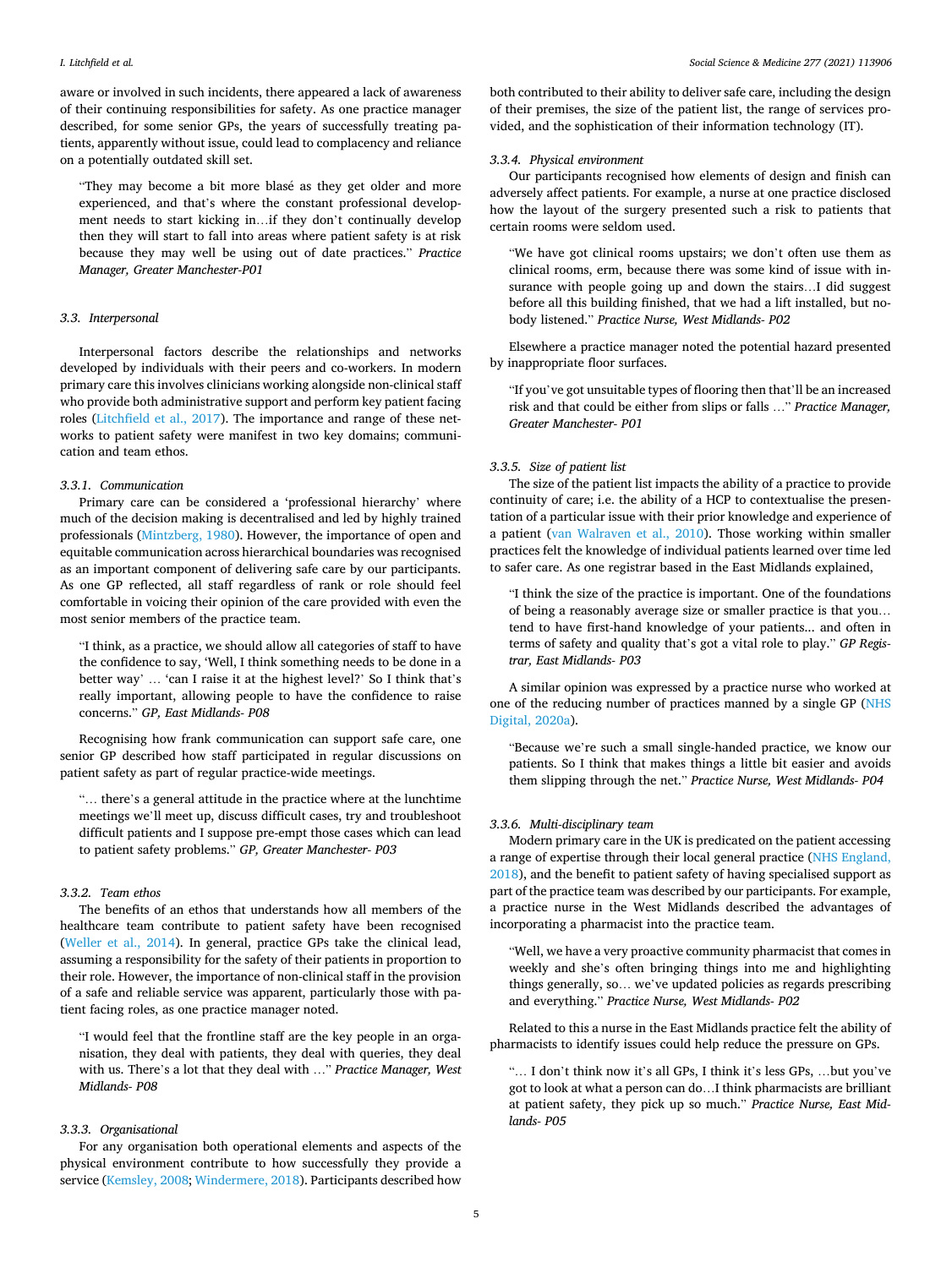## *3.3.7. Information technology*

The digital transformation of primary care continues [\(NHS Digital,](#page-8-0)  [2019b\)](#page-8-0) and has led to increasingly sophisticated clinical management systems (CMS), and a variety of apps, websites, and portals designed to connect patient and staff to the relevant clinical information ([NHS](#page-8-0)  [Digital, 2019b\)](#page-8-0). As a result, practice systems can incorporate a variety of decision support tools some of which have been developed to enhance patient safety.

"The medication prompts for instance that we get generated automatically by the electronic records systems… it is able to do things which in your time pressured space you can't do, such as look at the safety of the medication based on their previous drug results and interactions." *GP, Greater Manchester-P03* 

At another practice, the benefits of the more sophisticated functionality of the latest CMS was recognised. One practice nurse explained how it had improved the follow-up of blood test results.

"Abnormal blood results, they're always followed up. There's a procedure for that. We can - now we've moved onto EMIS web - we can allocate any abnormal results to, escalate it to a member of staff, so it's dealt with …" *Practice Nurse, West Midlands- P04* 

#### *3.4. Community*

This level of the framework describes how the location of a general practice organisation within specific geographic boundaries can affect its ability to deliver safe care. It has been previously acknowledged that service utilisation varies across the UK, mediated by the characteristics of the local population including their socio-economic status and the prevalence of chronic disease and multi-morbidity ([Stringhini et al.,](#page-9-0)  [2017\)](#page-9-0). In addition, in England, the identity of the clinical commissioning group (CCG), and their ensuing priorities also varied by practice location.

## *3.4.1. Health profile*

As was explained by one practice nurse, the prevalence of long-term conditions in their local population significantly affected the demand on practice services due to the number of patients that required regular consultations and monitoring.

"It is the volume of work that comes through, we just don't physically have the hours of the day and the problem is, is in this particular area, we've got a lot of people that are chronically ill." *Practice Nurse, East Midlands- P05* 

#### *3.4.2. Socio-economic status*

Socio-economic status (SES) is a measure of an individual's social status and economic value relative to others and is based on income, education, and occupation [\(Baker, 2014](#page-7-0)). Staff from practices situated in areas with lower income or chronic unemployment described the repercussions of this financial hardship on the psychological well-being of patients and the increased burden on already busy practice staff.

"We get a lot of people that… they're starting to lose their benefits, they need that benefit, a lot of them haven't ever worked so they'll start to, you know, come in with unusual symptoms that have to be pursued and everything, so it's very time consuming." *Practice Nurse, East Midlands- P05* 

## *3.4.3. Health literacy*

Where practices were situated in areas with low-levels of health literacy, i.e. the ability of individuals to understand and assimilate information related to their health care [\(Protheroe et al., 2009\)](#page-8-0), its impact on patient safety was raised. For example, at one practice situated in a

location where for many English was their second language, staff regularly assumed responsibility for ensuring patients understood referrals from secondary care.

"… we've got issues with patients not attending follow-up appointments at hospital because they've not understood the letter or they say they've 'not received the letter' and so on. We then spend a lot of time chasing up hospital bits and pieces and I did mention to my colleague last week, 'Look, do we need to put all this time and effort in? Ultimately this is between the hospital and the patient...' and actually he felt quite strongly that it was our responsibility to do that because we're part of that chain and we know that there are issues with this patient and they might not necessarily understand the information that they've had." *GP, West Midlands- P07* 

## *3.4.4. Clinical commissioning group*

In England, each general practice belongs to a CCG determined by their geographical location and responsible for procuring locally sensitive services [\(NHS Clinical Commissioners, 2020](#page-8-0)). However, this can lead to variations in the priority each places on patient safety ([Roberts,](#page-8-0)  [2016\)](#page-8-0). For example, it was only within the East Midlands that a CCG intervened to improve the precision of discharge letters.

"I think the single thing that has improved our patient safety more than anything is the fact that the CCG have negotiated with the hospital to have a standard format of discharge letter and clinic letter so now in the clinic letter it clearly says 'these are actions for the GP'." *GP, East Midlands- P02* 

## *3.5. Policy*

The Policy level relates to the various regulations, laws and initiatives introduced by governing bodies at local and national level. Participants spoke of attempting to satisfy the evolving agendas of regulatory bodies and financial incentive schemes, whilst negotiating conflicting local and national policies.

## *3.6. Regulatory bodies*

In England, the Care Quality Commission (CQC) is the regulatory body of health and adult social care designated to assess, amongst other elements of health service delivery, patient safety ([Care Quality Com](#page-8-0)[mission, 2018](#page-8-0)). However, the relevance of the measures selected to determine safety in primary care was questioned.

"The way CQC is going is targets, targets, and what you have to meet in terms of standards… I can say 'The jury's out.' For what you're doing is you're saying 'You're safe.' But it's according to one standard, which is CQCs and who are they referring to? Who's their reference point to say that 'what we're saying is safe'?" *Practice Manager, West Midlands- P07* 

## *3.7. Financial incentives*

The UK's Quality Outcomes Framework (QOF) is a point based system offering monetary reward for following various measures of best practice ([NHS Digital, 2020b\)](#page-8-0) that remains susceptible to manipulation ([Kramer, 2012\)](#page-8-0). One practice manager described how measures intended to improve overall patient safety were engaged with only to earn QOF points.

"I know a lot of people brush stuff under the carpet and the only reason they do Significant Event Analysis is because they have to do at least two a year for QOF." *Practice Manager, Greater Manchester-P01*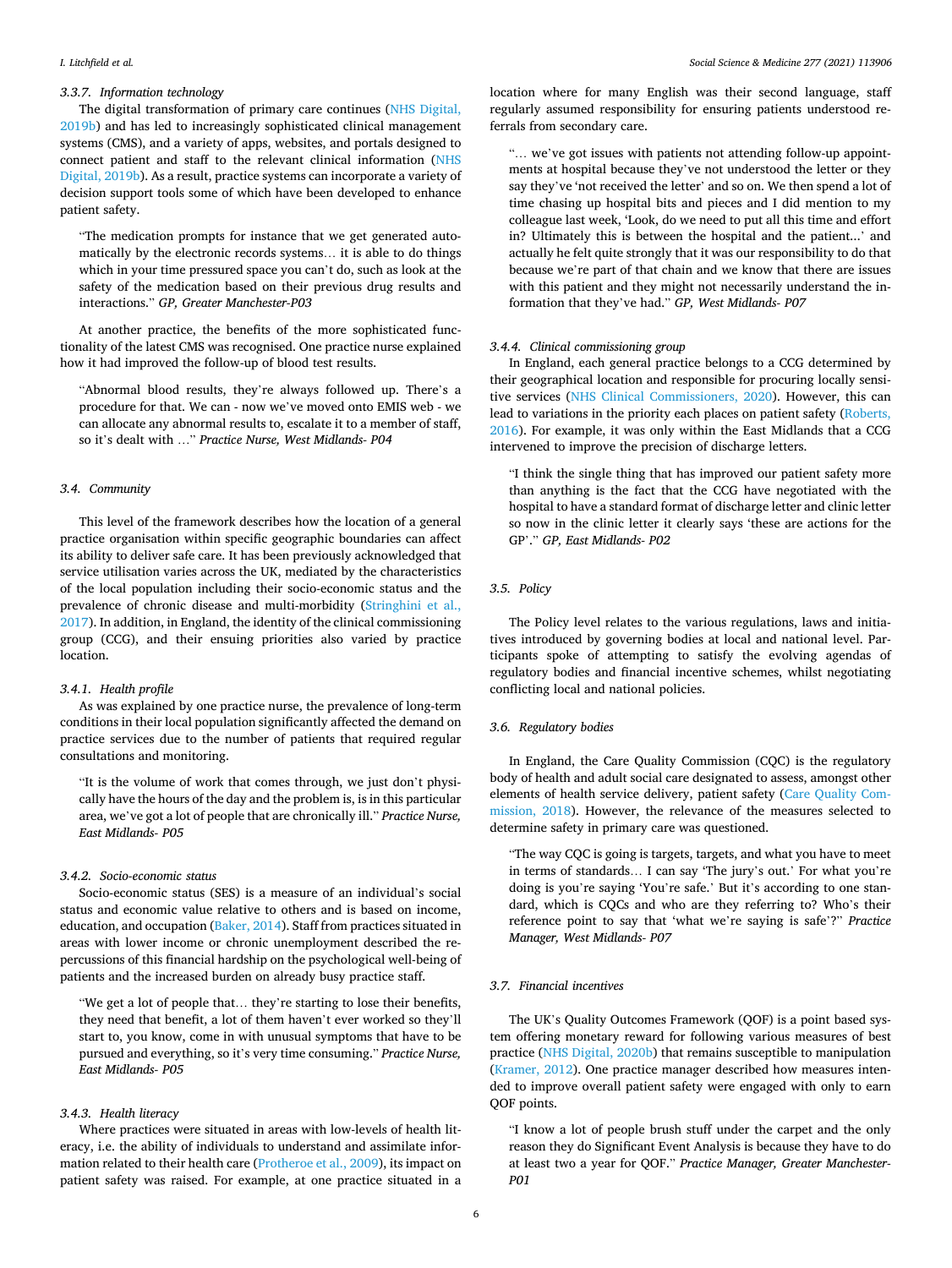## *3.8. Fragmented policy*

Senior staff responsible for management decisions within their practice described feeling overwhelmed by the conflicting priorities of national and local organisation. As one practice manager described, "… you've got information coming from the CCG, you've got different information coming from the area team, you've got information coming from NHS England. So you've got three or four - even the council! So you've got three or four different sources that I regularly get information from which I've got to act upon as a consequence. So it's quite, it's quite, disparate. Nothing's connected… the reality is what's happening is this fragmentation is creating even more risks, which have been inadvertently put on practices." *Practice Manager, West Midlands- P07*.

The manager at another practice in the West Midlands described similar issues with aligning the competing demands of local and national policymakers with the practice's own systems, whilst trying to treat patients safely.

"… you're dealing with CCG, you're dealing with NHS England, City Council…You're dealing with the patients, you're dealing with your policies and procedures, you're dealing with an audit… So there's a whole sort of set of things that you need to do …" *Practice Manager, West Midlands- P08* 

### **4. Discussion**

## *4.1. Summary of main Findings*

An individual HCP's capability to deliver safe care is dependent upon a number of little understood personal and contextual factors ([NHS](#page-8-0)  [Improvement, 2019](#page-8-0)). The concept of critical realism (CR) describes these influences at the *micro-*, *meso-*, and *macro-level* ([Blom and Mor](#page-7-0)én, [2011\)](#page-7-0) which combine to act upon the provider's ability to practice safely, often in ways not immediately apparent ([Angus and Clark, 2012](#page-7-0); [Melnyk et al., 2016](#page-8-0); [Williams et al., 2017](#page-9-0)). We found that the SEF proved an effective means of identifying and presenting these underpinning influences that can support both the academic pursuit of the underlying mechanisms that act on individuals as theorised by CR, but also their interpretation by multiple stakeholders including providers, commissioners, and policymakers. Specifically, the SEF allowed us to place the actions of individual providers in context with personal beliefs and experiences; the level of open engagement with their practice team; the size and complexity of their organisation; the characteristics of their patients and commissioning organisations; and above all, the impact of multiple and sometimes incoherent policies. This stratification has enabled a more holistic approach to understanding patient safety in primary care that has previously been absent [\(Dixon-Woods et al.,](#page-8-0)  [2014\)](#page-8-0).

## *4.2. Specific findings*

#### *4.2.1. Individual*

Participants recognised patient safety as central to every patient contact, though awareness of its importance varied with personal exposure to patient safety incidents affecting attitudes toward its relevance. It is known that inconsistent experiential learning informs clinical practice ([Greenhalgh and Douglas, 1999\)](#page-8-0). In attempting to minimise discrepancies between clinicians, the World Health Organisation developed a patient safety curriculum for medical schools [\(Walton et al.,](#page-9-0)  [2010\)](#page-9-0), though its implementation has varied with the priorities of academic leads [\(Usher et al., 2018\)](#page-9-0). The complacency regarding updating skill sets observed in some staff echoes previous concerns [\(Tingle, 2018](#page-9-0)). These are compounded by ongoing problems implementing Continuing Professional Development in UK healthcare due to a lack of individual motivation and engagement with the process from managers [\(Karas](#page-8-0) 

#### [et al., 2020\)](#page-8-0).

### *4.2.2. Interpersonal*

Our participants recognised the importance of open and honest discussion across staff groups; a collaborative ethos recognised as a hallmark of effective teamwork ([Daker-White et al., 2015](#page-8-0); [Primary Care](#page-8-0)  [Workforce Commission, 2015\)](#page-8-0). However, the organisational structures of general practices typically consist of a hierarchy dominated by highly skilled clinical professionals [\(Mintzberg, 1980](#page-8-0)). Embedded within this are imbalances in power, authority, and responsibility, exemplified by a number of high profile failures to protect patients from the harm caused by senior staff ([Alexander, 2018](#page-7-0); [Francis, 2015\)](#page-8-0). Inter-professional training offers one solution [\(Reeves et al., 2013\)](#page-8-0), and its ability to improve communication and patient care ([Carney et al., 2019](#page-8-0)) has led to recommendations for its inclusion in qualifying and CPD programmes from the European Forum for Primary Care [\(Miller et al., 2019](#page-8-0)).

## *4.2.3. Organisation*

Participants recognised the influence of the practice's physical infrastructure on patient safety ([Mahmood et al., 2011](#page-8-0)). That one recent refurbishment left consultation rooms accessible only by a flight of stairs demonstrates again how the apparently simple aim of designing facilities to be functional and safe is complicated by changing standards, staffing and patient requirements ([Hignett et al., 2013\)](#page-8-0).

Practice list sizes in the UK continue to grow with some 'superpractices' registering 100,000 patients ([Baird et al., 2018\)](#page-7-0). This trend toward larger practices has increased disciplinary diversity potentially providing safer, more responsive care ([NHS England, 2018](#page-8-0)). For example, the introduction of practice-affiliated pharmacists lauded by our participants has led to demonstrable improvements in care provision and patient safety [\(NHS Alliance and Royal Pharmaceutical Society,](#page-8-0)  [2014\)](#page-8-0).

Counter to this, participants from smaller practices felt their firsthand knowledge of individual patients supported patient safety. NHS England recently introduced primary care networks so smaller practices could benefit from economies of scale whilst remaining sensitive to the needs of local patients [\(NHS England, 2019](#page-8-0)). Intended to be limited to 50,000 patients, a third of such networks now exceed this figure, demonstrating again the financial attraction of consolidating resources ([Bostock, 2020](#page-8-0)).

#### *4.2.4. Community*

We heard how the needs of chronically ill patients placed pressure on resources and inhibited the application of evidence-based medicine ([McKenna et al., 2004\)](#page-8-0). However, this pressure varied by location, and we know that low SES is associated with increased healthcare utilisation ([Stringhini et al., 2017\)](#page-9-0). Low SES is also linked with poor health literacy with negative implications for patient safety [\(Protheroe et al., 2017](#page-8-0)). Staff at a practice with large numbers of patients who spoke English as a second language described the pressure of preventing such patients falling between the continuing gaps between primary and secondary care [\(Tarrant et al., 2015](#page-9-0)) due to referral letters written without recognition of socio-cultural context [\(Academy of Medical Royal Col](#page-7-0)[leges, 2018](#page-7-0)). The variation between CCGs that emerged has also been recognised as compounding geographical variation in the quality and safety of care [\(Roberts, 2016\)](#page-8-0).

#### *4.2.5. Policy*

The public accountability that flows from tax-funded healthcare has led to increasing regulation and the establishment of monitoring bodies like the CQC [\(Care Quality Commission, 2018](#page-8-0)). However, the logic of escalation means as one set of indicators fail additional ones are introduced [\(Pollitt et al., 2010](#page-8-0)), and participants questioned their relevance to safe care. Such scepticism reflects recent findings that less than one third of primary care organisations credited improvements to CQC publications [\(Care Quality Commission, 2017\)](#page-8-0), and we observed a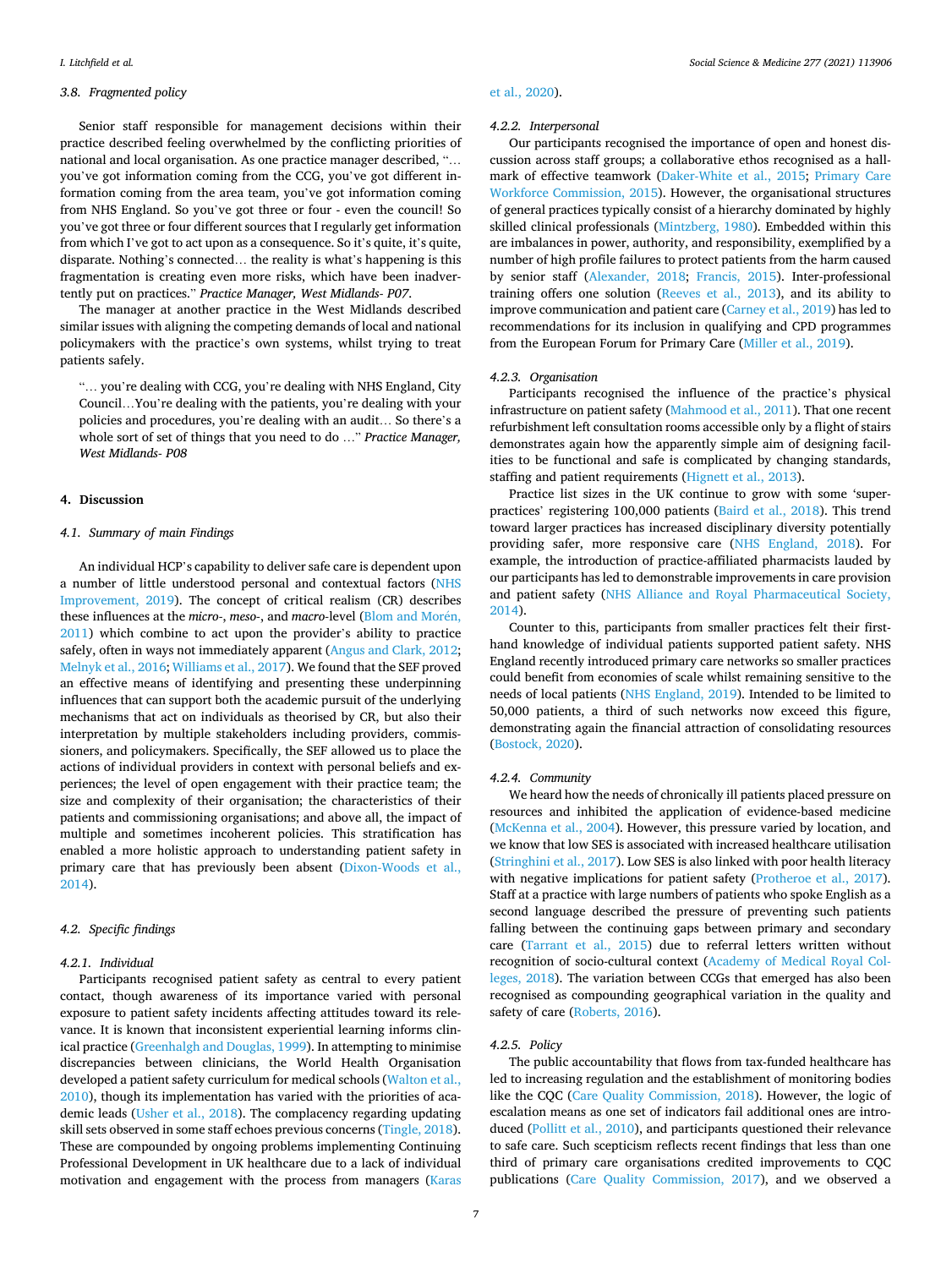<span id="page-7-0"></span>comparable lack of engagement with QOF which has also been similarly criticised ([Forbes et al., 2017\)](#page-8-0). It has being increasingly recognised that the 'target culture' permeating much of primary care has negatively impacted on organisational performance, workforce morale, and patient care [\(McCann et al., 2015](#page-8-0)), and is a contributory factor to the widely reported strain on the relationship between GPs and the UK Government ([Worley, 2017\)](#page-9-0).

#### *4.3. Strengths and limitations*

The scope of the topic guide, the number and range of staff interviewed, and the various sizes and socio-economic settings of practices make our investigation one of the largest and most thorough explorations of staff perceptions of patient safety conducted in UK primary care. Participants' involvement in the broader PST project (Bell et al., 2016) may have increased their sensitivity to patient safety, but would only have supported their ability to identify and understand the impact of the factors that arose in our discussions (Bernard, 2017).

Though the SEF shares similarities with other socio-technical models ([Carayon et al., 2014; Holden et al., 2013\)](#page-8-0) that recognise the individual as one component embedded within a multi-factorial system [\(McLeroy](#page-8-0)  [et al., 1988](#page-8-0)), this is the first time it has been used to understand the behaviour of individual HCPs in primary care. The use of deductive coding in a content analysis can constrain interpretation of the data ([Cho](#page-8-0)  [and Lee, 2014](#page-8-0)), but the comprehensive nature of the SEF meant we were able to locate all of the data within one of its levels. This does not mean that the range of influences that emerged are definitive, as they may be added to or amended over time in line with differing models of primary care delivery. Because our work was not predicated on a positivist approach, we chose not to count responses in any purposeful manner to avoid obscuring important nuances or connotations that support a CR approach [\(Hannah and Lautsch, 2010](#page-8-0)). Indeed, it has been recently acknowledged elsewhere that combining content analysis with a robust theoretical underpinning can enhance the practical utility of a CR interpretation ([Leung and Chung, 2019](#page-8-0)).

#### *4.4. Conclusions/implications for practice and policy*

The SEF has proved an effective means of understanding the various dimensions of culture and situation that impact the decision-making of individual providers ([Davidson et al., 2018](#page-8-0); [Melnyk, 2018\)](#page-8-0). Although these are described discretely within the framework, these levels rarely act in isolation, with the nature and impact of their interaction contextually conditioned and constantly evolving. For example, at an Organisational level, participants noted the benefits of the appropriate design and finishes employed by their practice, yet the resources required to amend these are considerable. Therefore, the capability of an individual practice to make these changes is dependent upon the resources of their CCG at Community level, which in turn may be influenced by funding streams determined by the Department of Health at Policy level. In another example of how the levels of the SEF interconnect, one participant recounted how their community pharmacist had identified medication issues with an individual patient as described within the Organisational level. However, this was of notable value because the 'team ethos' of the practice, as described within the Interpersonal level, meant they were able to directly communicate their concerns to the practice nurse.

In an attempt to incorporate consideration of these dynamic factors in the design, implementation, and evaluation of patient safety interventions, we created a series of questions described within the five levels of the SEF; from engagement of staff at the Individual level to accounting for contradictory guidance at the Policy level (see Appendix I). By holistically considering the full range of influences, the SEF can support future attempts to improve patient safety initiatives by exerting leverage across as many levels of the framework as possible [\(Grzywacz](#page-8-0)  [and Fuqua, 2000](#page-8-0)).

#### **Key message**

- This study describes one of the most in-depth explorations of the influences on patient safety yet conducted in UK primary care.
- The socio-ecological framework has provided a novel and coherent perspective on how multiple contextual factors impact on providers charged with delivering safe care.
- The range of personal, organizational, and environmental factors identified will inform the design of future interventions and better support their implementation.

## **Credit author statement**

Ian Litchfield; Methodology, Investigation, Writing –original draft, Writing – Review & Editing, Visualization. Katherine Perryman; Investigation, Writing-review and editing. Anthony Avery; Conceptualization, Supervision, Funding acquisition, Writing - Review & Editing. Stephen Campbell; Conceptualization, Supervision, Funding acquisition, Writing - Review & Editing. Paramjit Gill; Conceptualization, Supervision, Funding acquisition, Writing - Review & Editing. Sheila Greenfield. Conceptualization, Supervision Funding acquisition, Writing - Review & Editing, Verification.

## **Support**

This work was supported by the National Institute for Health Research (NIHR) School for Primary Care Research.

#### **Declaration of competing interest**

None.

## **Acknowledgements**

Thank you to Katherine Marsden Research Associate for conducting some of the interviews.

#### **Appendix A. Supplementary data**

Supplementary data to this article can be found online at [https://doi.](https://doi.org/10.1016/j.socscimed.2021.113906)  [org/10.1016/j.socscimed.2021.113906.](https://doi.org/10.1016/j.socscimed.2021.113906)

#### **References**

- [Academy of Medical Royal Colleges, 2018. Please Write to Me: Guidance. Academy of](http://refhub.elsevier.com/S0277-9536(21)00238-0/sref1)  [Medical Royal Colleges, London.](http://refhub.elsevier.com/S0277-9536(21)00238-0/sref1)
- [Alexander, M., 2018. A Serious Health Warning about the Freedom to Speak up Project:](http://refhub.elsevier.com/S0277-9536(21)00238-0/sref2)  [what All NHS Staff Should Know before They Whistleblow.](http://refhub.elsevier.com/S0277-9536(21)00238-0/sref2)
- [Angus, J.E., Clark, A.M., 2012. Using critical realism in nursing and health research:](http://refhub.elsevier.com/S0277-9536(21)00238-0/sref3) [promise and challenges. Nurs. Inq. 19, 1](http://refhub.elsevier.com/S0277-9536(21)00238-0/sref3)–3.
- [Archer, M.S., 1995. Realist Social Theory: the Morphogenetic Approach. Cambridge](http://refhub.elsevier.com/S0277-9536(21)00238-0/sref4)  [University Press, Cambridge.](http://refhub.elsevier.com/S0277-9536(21)00238-0/sref4)
- [Archer, M.S., 2016. Reconstructing sociology: the critical realist approach. J. Crit.](http://refhub.elsevier.com/S0277-9536(21)00238-0/sref5)  [Realism 15, 425](http://refhub.elsevier.com/S0277-9536(21)00238-0/sref5)–431.
- [Baird, B., Reeve, H., Ross, S., Honeyman, M., Nosa-Ehima, M., Sahib, B., et al., 2018.](http://refhub.elsevier.com/S0277-9536(21)00238-0/sref6) [Innovative models of general practice. The Kings Fund.](http://refhub.elsevier.com/S0277-9536(21)00238-0/sref6)

[Baker, E.H., 2014. Socioeconomic Status, Definition](http://refhub.elsevier.com/S0277-9536(21)00238-0/sref7).

- [Bell, B.G., Spencer, R., Marsden, K., Perryman, K., Campbell, S.M., Avery, A.J., 2016.](http://refhub.elsevier.com/S0277-9536(21)00238-0/sref8)  [Building a patient safety toolkit for use in general practice. InnovAIT 9, 557](http://refhub.elsevier.com/S0277-9536(21)00238-0/sref8)–562.
- [Bernard, 2017. Research Methods in Anthropology: Qualitative and Quantitative](http://refhub.elsevier.com/S0277-9536(21)00238-0/sref9)  [Approaches. Altimira Press, Walnut Creek CA](http://refhub.elsevier.com/S0277-9536(21)00238-0/sref9).
- [Bhaskar, R., 1998. Philosophy and scientific realism. In: Archer, M.S. \(Ed.\), Critical](http://refhub.elsevier.com/S0277-9536(21)00238-0/sref10)  [Realism: Essential Readings. Routledge, pp. 16](http://refhub.elsevier.com/S0277-9536(21)00238-0/sref10)–47.
- [Bhaskar, R., Danermark, B., 2006. Metatheory, interdisciplinarity and disability research:](http://refhub.elsevier.com/S0277-9536(21)00238-0/sref11)  [a critical realist perspective. Scand. J. Disabil. Res. 8, 278](http://refhub.elsevier.com/S0277-9536(21)00238-0/sref11)–297.
- [Bhattacharyya, O., Reeves, S., Garfinkel, S., Zwarenstein, M., 2006. Designing](http://refhub.elsevier.com/S0277-9536(21)00238-0/sref12)  [theoretically-informed implementation interventions: fine in theory, but evidence of](http://refhub.elsevier.com/S0277-9536(21)00238-0/sref12)  [effectiveness in practice is needed. Implement. Sci. 1, 5.](http://refhub.elsevier.com/S0277-9536(21)00238-0/sref12)

Blom, B., Morén, S., 2009. Explaining social work practice — the CAIMeR theory. J. Soc. [Work 10, 98](http://refhub.elsevier.com/S0277-9536(21)00238-0/sref13)–119.

Blom, B., Morén, S., 2011. Analysis of generative mechanisms. J. Crit. Realism 10, 60–79.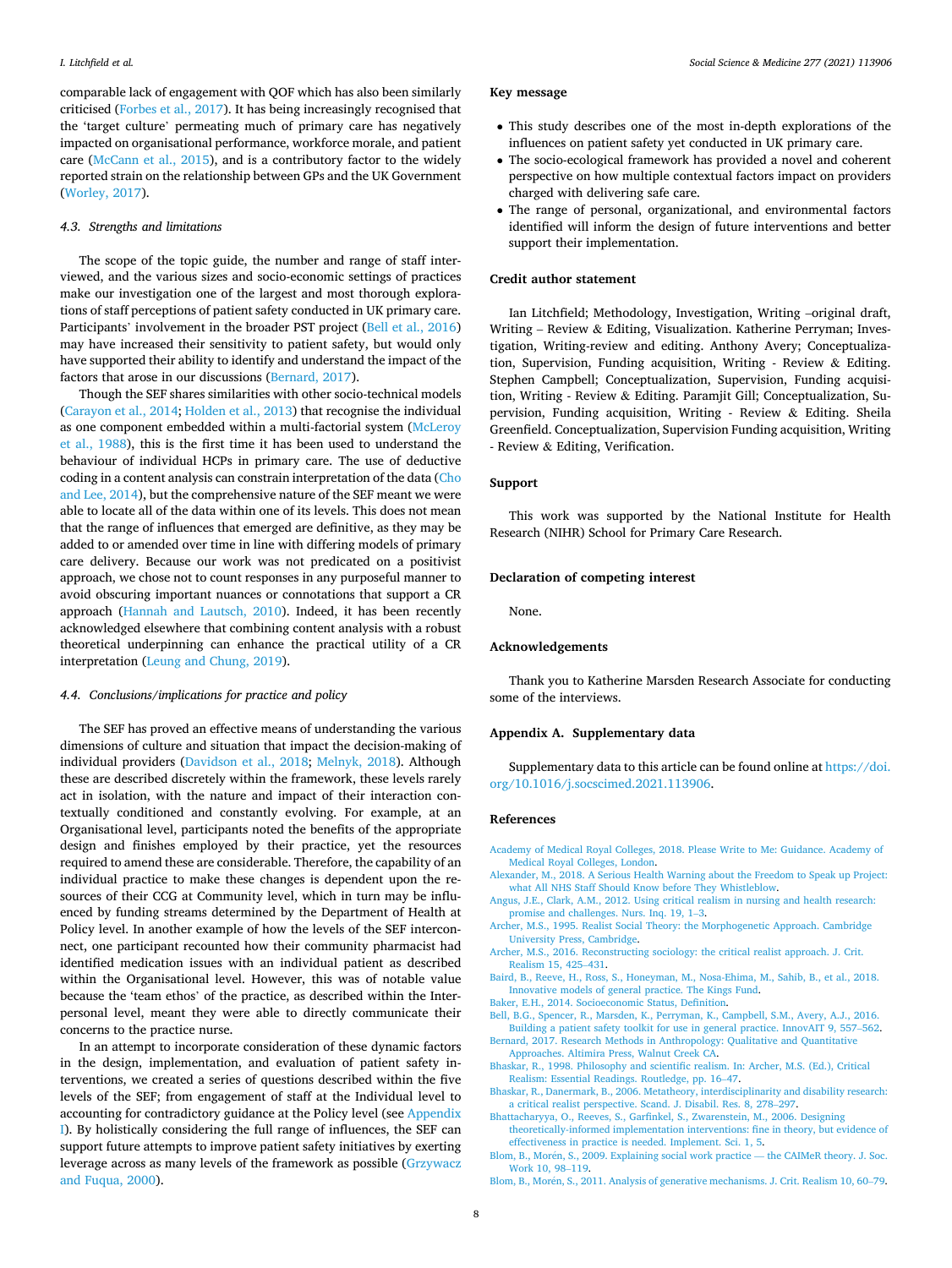<span id="page-8-0"></span>[Bostock, N., 2020. More than 2 in 5 PCNs Not on](http://refhub.elsevier.com/S0277-9536(21)00238-0/sref15) 'natural' Scale Envisaged by NHS [England.](http://refhub.elsevier.com/S0277-9536(21)00238-0/sref15)

[Bowie, P., Ferguson, J., MacLeod, M., Kennedy, S., de Wet, C., McNab, D., et al., 2015.](http://refhub.elsevier.com/S0277-9536(21)00238-0/sref16)  [Participatory design of a preliminary safety checklist for general practice. Br. J. Gen.](http://refhub.elsevier.com/S0277-9536(21)00238-0/sref16)  [Pract. 65, e330](http://refhub.elsevier.com/S0277-9536(21)00238-0/sref16).

- [Carayon, P., Wetterneck, T.B., Rivera-Rodriguez, A.J., Hundt, A.S., Hoonakker, P.,](http://refhub.elsevier.com/S0277-9536(21)00238-0/sref17) [Holden, R., et al., 2014. Human factors systems approach to healthcare quality and](http://refhub.elsevier.com/S0277-9536(21)00238-0/sref17)  [patient safety. Appl. Ergon. 45, 14](http://refhub.elsevier.com/S0277-9536(21)00238-0/sref17)–25.
- [Care Quality Commission, 2017. Review of CQC](http://refhub.elsevier.com/S0277-9536(21)00238-0/sref18)'s Impact on Quality and Improvement in [Health and Social Care.](http://refhub.elsevier.com/S0277-9536(21)00238-0/sref18)
- [Care Quality Commission, 2018. What We Do | Care Quality Commission](http://refhub.elsevier.com/S0277-9536(21)00238-0/sref19).

[Carney, P.A., Thayer, E.K., Palmer, R., Galper, A.B., Zierler, B., Eiff, M.P., 2019. The](http://refhub.elsevier.com/S0277-9536(21)00238-0/sref20) [benefits of interprofessional learning and teamwork in primary care ambulatory](http://refhub.elsevier.com/S0277-9536(21)00238-0/sref20) [training settings. Journal of Interprofessional Education](http://refhub.elsevier.com/S0277-9536(21)00238-0/sref20) & Practice 15, 119–126.

- [Cho, J.Y., Lee, E.-H., 2014. Reducing confusion about grounded theory and qualitative](http://refhub.elsevier.com/S0277-9536(21)00238-0/sref21) [content analysis: similarities and differences. Qual. Rep. 19, 1](http://refhub.elsevier.com/S0277-9536(21)00238-0/sref21)–20.
- [Connelly, J., 2001. Critical realism and health promotion: effective practice needs an](http://refhub.elsevier.com/S0277-9536(21)00238-0/sref22)  [effective theory. Health Educ. Res. 16, 115](http://refhub.elsevier.com/S0277-9536(21)00238-0/sref22)–119.
- [Cooper, J., Edwards, A., Williams, H., Sheikh, A., Parry, G., Hibbert, P., et al., 2017.](http://refhub.elsevier.com/S0277-9536(21)00238-0/sref23) [Nature of blame in patient safety incident reports: mixed methods analysis of a](http://refhub.elsevier.com/S0277-9536(21)00238-0/sref23) [national database. Ann. Fam. Med. 15, 455](http://refhub.elsevier.com/S0277-9536(21)00238-0/sref23)–461.

[Daker-White, G., Hays, R., McSharry, J., Giles, S., Cheraghi-Sohi, S., Rhodes, P., et al.,](http://refhub.elsevier.com/S0277-9536(21)00238-0/sref24) [2015. Blame the patient, blame the doctor or blame the system? A meta-synthesis of](http://refhub.elsevier.com/S0277-9536(21)00238-0/sref24)  [qualitative studies of patient safety in primary care. PloS One 10, e0128329](http://refhub.elsevier.com/S0277-9536(21)00238-0/sref24).

[Damschroder, L.J., Aron, D.C., Keith, R.E., Kirsh, S.R., Alexander, J.A., Lowery, J.C.,](http://refhub.elsevier.com/S0277-9536(21)00238-0/sref25)  [2009. Fostering implementation of health services research findings into practice: a](http://refhub.elsevier.com/S0277-9536(21)00238-0/sref25)  [consolidated framework for advancing implementation science. Implement. Sci. 4,](http://refhub.elsevier.com/S0277-9536(21)00238-0/sref25) [50.](http://refhub.elsevier.com/S0277-9536(21)00238-0/sref25)

- [Davidson, P., Rushton, C.H., Kurtz, M., Wise, B., Jackson, D., Beaman, A., et al., 2018.](http://refhub.elsevier.com/S0277-9536(21)00238-0/sref26) [A social-ecological framework: a model for addressing ethical practice in nursing.](http://refhub.elsevier.com/S0277-9536(21)00238-0/sref26)  [J. Clin. Nurs. 27, e1233](http://refhub.elsevier.com/S0277-9536(21)00238-0/sref26)–e1241.
- de Wet, C., Bowie, P., O'[Donnell, C.A., 2019. Facilitators and barriers to safer care in](http://refhub.elsevier.com/S0277-9536(21)00238-0/sref27)  [Scottish general practice: a qualitative study of the implementation of the trigger](http://refhub.elsevier.com/S0277-9536(21)00238-0/sref27)  [review method using normalisation process theory. BMJ Open 9, e029914.](http://refhub.elsevier.com/S0277-9536(21)00238-0/sref27)

[Dixon-Woods, M., Baker, R., Charles, K., Dawson, J., Jerzembek, G., Martin, G., et al.,](http://refhub.elsevier.com/S0277-9536(21)00238-0/sref28)  [2014. Culture and behaviour in the English National Health Service: overview of](http://refhub.elsevier.com/S0277-9536(21)00238-0/sref28)  [lessons from a large multimethod study. BMJ Qual. Saf. 23, 106.](http://refhub.elsevier.com/S0277-9536(21)00238-0/sref28)

- [Elo, S., Kyngas, H., 2008. The qualitative content analysis process. J. Adv. Nurs. 62,](http://refhub.elsevier.com/S0277-9536(21)00238-0/sref29) 107–[115](http://refhub.elsevier.com/S0277-9536(21)00238-0/sref29).
- [Forbes, L.J., Marchand, C., Doran, T., Peckham, S., 2017. The role of the Quality and](http://refhub.elsevier.com/S0277-9536(21)00238-0/sref30)  [Outcomes Framework in the care of long-term conditions: a systematic review. Br. J.](http://refhub.elsevier.com/S0277-9536(21)00238-0/sref30)  [Gen. Pract. : J. Roy. Coll. Gen. Pract. 67, e775](http://refhub.elsevier.com/S0277-9536(21)00238-0/sref30)–e784.

[Francis, R., 2015. Freedom to Speak up](http://refhub.elsevier.com/S0277-9536(21)00238-0/sref31).

- [Gandhi, T.K., Lee, T.H., 2010. Patient safety beyond the hospital. N. Engl. J. Med. 363,](http://refhub.elsevier.com/S0277-9536(21)00238-0/sref32)  [1001](http://refhub.elsevier.com/S0277-9536(21)00238-0/sref32)–1003.
- [Golden, S.D., Earp, J.A., 2012. Social ecological approaches to individuals and their](http://refhub.elsevier.com/S0277-9536(21)00238-0/sref33) [contexts: twenty years of health education](http://refhub.elsevier.com/S0277-9536(21)00238-0/sref33) & behavior health promotion [interventions. Health Educ. Behav. 39, 364](http://refhub.elsevier.com/S0277-9536(21)00238-0/sref33)–372.
- [Greenhalgh, T., Douglas, H.R., 1999. Experiences of general practitioners and practice](http://refhub.elsevier.com/S0277-9536(21)00238-0/sref34)  [nurses of training courses in evidence-based health care: a qualitative study. Br. J.](http://refhub.elsevier.com/S0277-9536(21)00238-0/sref34) [Gen. Pract.: J. Roy. Coll. Gen. Pract. 49, 536](http://refhub.elsevier.com/S0277-9536(21)00238-0/sref34)–540.
- [Grzywacz, J.G., Fuqua, J., 2000. The social ecology of health: leverage points and](http://refhub.elsevier.com/S0277-9536(21)00238-0/sref35) [linkages. Behav. Med. 26, 101](http://refhub.elsevier.com/S0277-9536(21)00238-0/sref35)–115.
- Guest G, B.A., Johnson, L., 2006. How many interviews are enough? An experiment with [data saturation and variability. Field Methods 18, 59](http://refhub.elsevier.com/S0277-9536(21)00238-0/sref36)–82.
- [Haines, E.R., Frost, A.C., Kane, H.L., Rokoske, F.S., 2018. Barriers to accessing palliative](http://refhub.elsevier.com/S0277-9536(21)00238-0/sref37)  [care for pediatric patients with cancer: a review of the literature. Cancer 124,](http://refhub.elsevier.com/S0277-9536(21)00238-0/sref37) [2278](http://refhub.elsevier.com/S0277-9536(21)00238-0/sref37)–2288.
- [Hannah, D.R., Lautsch, B.A., 2010. Counting in qualitative research: why to conduct it,](http://refhub.elsevier.com/S0277-9536(21)00238-0/sref38)  [when to avoid it, and when to closet it. J. Manag. Inq. 20, 14](http://refhub.elsevier.com/S0277-9536(21)00238-0/sref38)–22.
- [Hatoun, J., Chan, J.A., Yaksic, E., Greenan, M.A., Borzecki, A.M., Shwartz, M., et al.,](http://refhub.elsevier.com/S0277-9536(21)00238-0/sref39) [2017. A systematic review of patient safety measures in adult primary care. Am. J.](http://refhub.elsevier.com/S0277-9536(21)00238-0/sref39)  [Med. Qual. 32, 237](http://refhub.elsevier.com/S0277-9536(21)00238-0/sref39)–245.

[Hignett, S., Carayon, P., Buckle, P., Catchpole, K., 2013. State of science: human factors](http://refhub.elsevier.com/S0277-9536(21)00238-0/sref40)  [and ergonomics in healthcare. Ergonomics 56, 1491](http://refhub.elsevier.com/S0277-9536(21)00238-0/sref40)–1503.

- [Hignett, S., Lang, A., Pickup, L., Ives, C., Fray, M., McKeown, C., et al., 2018. More holes](http://refhub.elsevier.com/S0277-9536(21)00238-0/sref41)  [than cheese. What prevents the delivery of effective, high quality and safe health](http://refhub.elsevier.com/S0277-9536(21)00238-0/sref41)  [care in England? Ergonomics 61, 5](http://refhub.elsevier.com/S0277-9536(21)00238-0/sref41)–14.
- [Holden, R.J., Carayon, P., Gurses, A.P., Hoonakker, P., Hundt, A.S., Ozok, A.A., et al.,](http://refhub.elsevier.com/S0277-9536(21)00238-0/sref42) [2013. Seips 2.0: a human factors framework for studying and improving the work of](http://refhub.elsevier.com/S0277-9536(21)00238-0/sref42)  [healthcare professionals and patients. Ergonomics 56, 1669](http://refhub.elsevier.com/S0277-9536(21)00238-0/sref42)–1686.

[Kachalia, A., Mello, M.M., Nallamothu, B.K., Studdert, D.M., 2016. Legal and Policy](http://refhub.elsevier.com/S0277-9536(21)00238-0/sref43)  [Interventions to Improve Patient Safety 133, 661](http://refhub.elsevier.com/S0277-9536(21)00238-0/sref43)–671.

[Karas, M., Sheen, N.J.L., North, R.V., Ryan, B., Bullock, A., 2020. Continuing professional](http://refhub.elsevier.com/S0277-9536(21)00238-0/sref44)  [development requirements for UK health professionals: a scoping review. BMJ Open](http://refhub.elsevier.com/S0277-9536(21)00238-0/sref44)  [10, e032781](http://refhub.elsevier.com/S0277-9536(21)00238-0/sref44).

[Kemsley, R., 2008. Architecture and general practice. Br. J. Gen. Pract. : J. Roy. Coll.](http://refhub.elsevier.com/S0277-9536(21)00238-0/sref45)  [Gen. Pract. 58, 517-517.](http://refhub.elsevier.com/S0277-9536(21)00238-0/sref45)

- [Kramer, G., 2012. Payment for Performance and the QOF: are we doing the right thing?](http://refhub.elsevier.com/S0277-9536(21)00238-0/sref46)  [Br. J. Gen. Pract. 62, e217](http://refhub.elsevier.com/S0277-9536(21)00238-0/sref46).
- [Leung, D.Y., Chung, B.P.M., 2019. Content analysis: using critical realism to extend its](http://refhub.elsevier.com/S0277-9536(21)00238-0/sref47)  [utility. In: Liamputtong, P. \(Ed.\), Handbook of Research Methods in Health Social](http://refhub.elsevier.com/S0277-9536(21)00238-0/sref47) [Sciences. Springer Singapore, pp. 827](http://refhub.elsevier.com/S0277-9536(21)00238-0/sref47)–841.

[Litchfield, I., Gale, N., Burrows, M., Greenfield, S., 2017. The future role of receptionists](http://refhub.elsevier.com/S0277-9536(21)00238-0/sref48)  [in primary care. Br. J. Gen. Pract. : J. Roy. Coll. Gen. Pract. 67, 523](http://refhub.elsevier.com/S0277-9536(21)00238-0/sref48)–524.

- [Ma, P.H.X., Chan, Z.C.Y., Loke, A.Y., 2017. The socio-ecological model approach to](http://refhub.elsevier.com/S0277-9536(21)00238-0/sref49)  [understanding barriers and facilitators to the accessing of health services by sex](http://refhub.elsevier.com/S0277-9536(21)00238-0/sref49)  [workers: a systematic review. AIDS Behav. 21, 2412](http://refhub.elsevier.com/S0277-9536(21)00238-0/sref49)–2438.
- [Mahmood, A., Chaudhury, H., Valente, M., 2011. Nurses](http://refhub.elsevier.com/S0277-9536(21)00238-0/sref50)' perceptions of how physical [environment affects medication errors in acute care settings. Appl. Nurs. Res. 24,](http://refhub.elsevier.com/S0277-9536(21)00238-0/sref50)  229–[237](http://refhub.elsevier.com/S0277-9536(21)00238-0/sref50).
- [McCann, L., Granter, E., Hassard, J., Hyde, P., 2015. "You can](http://refhub.elsevier.com/S0277-9536(21)00238-0/sref51)'t do both something will [give", limitations of the targets culture in managing UK healthcare workforces, 54,](http://refhub.elsevier.com/S0277-9536(21)00238-0/sref51)  -<br>773–[791](http://refhub.elsevier.com/S0277-9536(21)00238-0/sref51).
- [McKenna, H.P., Ashton, S., Keeney, S., 2004. Barriers to evidence-based practice in](http://refhub.elsevier.com/S0277-9536(21)00238-0/sref52) [primary care. J. Adv. Nurs. 45, 178](http://refhub.elsevier.com/S0277-9536(21)00238-0/sref52)–189.
- [McLaren, L., Hawe, P., 2005. Ecological perspectives in health research. J. Epidemiol.](http://refhub.elsevier.com/S0277-9536(21)00238-0/sref53)  [Community Health 59, 6](http://refhub.elsevier.com/S0277-9536(21)00238-0/sref53)–14.

[McLeroy, K.R., Bibeau, D., Steckler, A., Glanz, K., 1988. An ecological perspective on](http://refhub.elsevier.com/S0277-9536(21)00238-0/sref54) [health promotion programs. Health Educ. Q. 15, 351](http://refhub.elsevier.com/S0277-9536(21)00238-0/sref54)–377.

[Melnyk, B.M., 2018. Breaking down silos and making use of the evidence-based practice](http://refhub.elsevier.com/S0277-9536(21)00238-0/sref55)  [competencies in healthcare and academic programs: an urgent call to action.](http://refhub.elsevier.com/S0277-9536(21)00238-0/sref55) [Worldviews Evidence-Based Nurs. 15, 3](http://refhub.elsevier.com/S0277-9536(21)00238-0/sref55)–4.

- [Melnyk, B.M., Fineout-Overholt, E., Giggleman, M., Choy, K., 2017. A test of the ARCC\(c\)](http://refhub.elsevier.com/S0277-9536(21)00238-0/sref56)  [model improves implementation of evidence-based practice, healthcare culture, and](http://refhub.elsevier.com/S0277-9536(21)00238-0/sref56)  [patient outcomes. Worldviews Evidence-Based Nurs. 14, 5](http://refhub.elsevier.com/S0277-9536(21)00238-0/sref56)–9.
- [Melnyk, B.M., Gallagher-Ford, L., Thomas, B.K., Troseth, M., Wyngarden, K.,](http://refhub.elsevier.com/S0277-9536(21)00238-0/sref57)  [Szalacha, L., 2016. A study of chief nurse executives indicates low prioritization of](http://refhub.elsevier.com/S0277-9536(21)00238-0/sref57) [evidence-based practice and shortcomings in hospital performance metrics across](http://refhub.elsevier.com/S0277-9536(21)00238-0/sref57)  [the United States. Worldviews Evidence-Based Nurs. 13, 6](http://refhub.elsevier.com/S0277-9536(21)00238-0/sref57)–14.
- [Michie, S., van Stralen, M.M., West, R., 2011. The behaviour change wheel: a new](http://refhub.elsevier.com/S0277-9536(21)00238-0/sref58) [method for characterising and designing behaviour change interventions.](http://refhub.elsevier.com/S0277-9536(21)00238-0/sref58)  [Implement. Sci. 6, 42.](http://refhub.elsevier.com/S0277-9536(21)00238-0/sref58)
- [Miller, R., Scherpbier, N., van Amsterdam, L., Guedes, V., Pype, P., 2019. Inter](http://refhub.elsevier.com/S0277-9536(21)00238-0/sref59)[professional education and primary care: EFPC position paper. Prim. Health Care](http://refhub.elsevier.com/S0277-9536(21)00238-0/sref59) [Res. Dev. 20 e138-e138](http://refhub.elsevier.com/S0277-9536(21)00238-0/sref59).
- Mintzberg, H., 1980. Structure in 5'[s: a synthesis of the research on organization design.](http://refhub.elsevier.com/S0277-9536(21)00238-0/sref60)  [Manag. Sci. 26, 322](http://refhub.elsevier.com/S0277-9536(21)00238-0/sref60)–341.
- [Naylor, D., 2016. What have we learnt about keeping people safer?](http://refhub.elsevier.com/S0277-9536(21)00238-0/sref61).
- [NHS Alliance and Royal Pharmaceutical Society, 2014. Pharmacists and General](http://refhub.elsevier.com/S0277-9536(21)00238-0/sref62) [Practice: A Practical and Timely Part of Solving the Primary Care Workload and](http://refhub.elsevier.com/S0277-9536(21)00238-0/sref62)  [Workforce Crisis.](http://refhub.elsevier.com/S0277-9536(21)00238-0/sref62)
- [NHS Clinical Commissioners, 2020. About CCGs NHS Clinical Commissioners](http://refhub.elsevier.com/S0277-9536(21)00238-0/sref63).
- [Nhs Digital, 2019a. Appointments in General Practice.](http://refhub.elsevier.com/S0277-9536(21)00238-0/sref64)
- [Nhs Digital, 2019b. Digital Transformation.](http://refhub.elsevier.com/S0277-9536(21)00238-0/sref65)
- [Nhs Digital, 2020a. General Practice Workforce](http://refhub.elsevier.com/S0277-9536(21)00238-0/sref66).
- [Nhs Digital, 2020b. Quality and Outcomes Framework \(QOF\), Enhanced Services and](http://refhub.elsevier.com/S0277-9536(21)00238-0/sref67)  [Core Contract Extraction Specifications \(Business Rules\)](http://refhub.elsevier.com/S0277-9536(21)00238-0/sref67).
- [Nhs England, 2015. GP Patient Survey 2014-2015](http://refhub.elsevier.com/S0277-9536(21)00238-0/sref68).
- [Nhs England, 2018. 5 Yr Forward View](http://refhub.elsevier.com/S0277-9536(21)00238-0/sref69).
- [Nhs England, 2019. Primary Care Networks](http://refhub.elsevier.com/S0277-9536(21)00238-0/sref70).
- [Nhs Improvement, 2019. The NHS Patient Safety Strategy.](http://refhub.elsevier.com/S0277-9536(21)00238-0/sref71)
- [Oladele, D., Clark, A.M., Richter, S., Laing, L., 2013. Critical realism: a practical ontology](http://refhub.elsevier.com/S0277-9536(21)00238-0/sref72)  [to explain the complexities of smoking and tobacco control in different resource](http://refhub.elsevier.com/S0277-9536(21)00238-0/sref72)  [settings. Glob. Health Action 6, 19303](http://refhub.elsevier.com/S0277-9536(21)00238-0/sref72).
- [Oltmann, C., Boughey, C., 2012. Using critical realism as a framework in pharmacy](http://refhub.elsevier.com/S0277-9536(21)00238-0/sref73) [education and social pharmacy research. Res. Soc. Adm. Pharm. 8, 333](http://refhub.elsevier.com/S0277-9536(21)00238-0/sref73)–337.
- [Onono, M., Kwena, Z., Turan, J., Bukusi, E.A., Cohen, C.R., Gray, G.E., 2015. You know](http://refhub.elsevier.com/S0277-9536(21)00238-0/sref74)  [you are sick, why do you carry A pregnancy again?" applying the socio-ecological](http://refhub.elsevier.com/S0277-9536(21)00238-0/sref74)  [model to understand barriers to PMTCT service utilization in western Kenya. J. AIDS](http://refhub.elsevier.com/S0277-9536(21)00238-0/sref74)  [Clin. Res. 6](http://refhub.elsevier.com/S0277-9536(21)00238-0/sref74).
- [Panesar, S.S., deSilva, D., Carson-Stevens, A., Cresswell, K.M., Salvilla, S.A., Slight, S.P.,](http://refhub.elsevier.com/S0277-9536(21)00238-0/sref75)  [et al., 2016. How safe is primary care? A systematic review. BMJ Qual. Saf. 25,](http://refhub.elsevier.com/S0277-9536(21)00238-0/sref75) 544–[553](http://refhub.elsevier.com/S0277-9536(21)00238-0/sref75).
- [Pendergrass, K.M., Nemeth, L., Newman, S.D., Jenkins, C.M., Jones, E.G., 2017. Nurse](http://refhub.elsevier.com/S0277-9536(21)00238-0/sref76)  [practitioner perceptions of barriers and facilitators in providing health care for deaf](http://refhub.elsevier.com/S0277-9536(21)00238-0/sref76)  [American Sign Language users: a qualitative socio-ecological approach. J Am Assoc](http://refhub.elsevier.com/S0277-9536(21)00238-0/sref76)  [Nurse Pract 29, 316](http://refhub.elsevier.com/S0277-9536(21)00238-0/sref76)–323.
- [Pollitt, C., Harrison, S., Dowswell, G., Jerak-Zuiderent, S., Bal, R., 2010. Performance](http://refhub.elsevier.com/S0277-9536(21)00238-0/sref77)  [regimes in health care: institutions, critical junctures and the logic of escalation in](http://refhub.elsevier.com/S0277-9536(21)00238-0/sref77) [England and The Netherlands. Evaluation 16, 13](http://refhub.elsevier.com/S0277-9536(21)00238-0/sref77)–29.
- Porter, S., 2001. Nightingale'[s realist philosophy of science, 2, 14](http://refhub.elsevier.com/S0277-9536(21)00238-0/sref78)–25.
- [Primary Care Workforce Commission, 2015. The Future of Primary Care: Creating Teams](http://refhub.elsevier.com/S0277-9536(21)00238-0/sref79)  [for Tomorrow. Health Education England.](http://refhub.elsevier.com/S0277-9536(21)00238-0/sref79)
- [Protheroe, Nutbeam, D., Rowlands, G., 2009. Health literacy: a necessity for increasing](http://refhub.elsevier.com/S0277-9536(21)00238-0/sref80)  [participation in health care. Br. J. Gen. Pract.: J. Roy. Coll. Gen. Pract. 59, 721](http://refhub.elsevier.com/S0277-9536(21)00238-0/sref80)–723.
- [Protheroe, J., Whittle, R., Bartlam, B., Estacio, E.V., Clark, L., Kurth, J., 2017. Health](http://refhub.elsevier.com/S0277-9536(21)00238-0/sref81)  [literacy, associated lifestyle and demographic factors in adult population of an](http://refhub.elsevier.com/S0277-9536(21)00238-0/sref81)  [English city: a cross-sectional survey. Health Expect. 20, 112](http://refhub.elsevier.com/S0277-9536(21)00238-0/sref81)–119.
- [Public Health England, 2017. National General Practice Profiles.](http://refhub.elsevier.com/S0277-9536(21)00238-0/sref82)
- [Reeves, S., Perrier, L., Goldman, J., Freeth, D., Zwarenstein, M., 2013. Interprofessional](http://refhub.elsevier.com/S0277-9536(21)00238-0/sref83)  [education: effects on professional practice and healthcare outcomes \(update\).](http://refhub.elsevier.com/S0277-9536(21)00238-0/sref83) [Cochrane Database Syst Rev, Cd002213](http://refhub.elsevier.com/S0277-9536(21)00238-0/sref83).
- [Roberts, N., 2016. Failing CCGs could be](http://refhub.elsevier.com/S0277-9536(21)00238-0/sref84) 'disbanded' as 26 declared inadequate under [new ratings regime. GP Online](http://refhub.elsevier.com/S0277-9536(21)00238-0/sref84).
- [Rubio-Valera, M., Pons-Vigu](http://refhub.elsevier.com/S0277-9536(21)00238-0/sref85)és, M., Martínez-Andrés, M., Moreno-Peral, P., Berenguera, A., Fernández, A., 2014. Barriers and facilitators for the implementation [of primary prevention and health promotion activities in primary care: a synthesis](http://refhub.elsevier.com/S0277-9536(21)00238-0/sref85) [through meta-ethnography. PloS One 9, e89554](http://refhub.elsevier.com/S0277-9536(21)00238-0/sref85).

[Ryan, A., Harre, R., Secord, P.F., 1973. The Explanation of Social Behaviour 23, 374](http://refhub.elsevier.com/S0277-9536(21)00238-0/sref86).